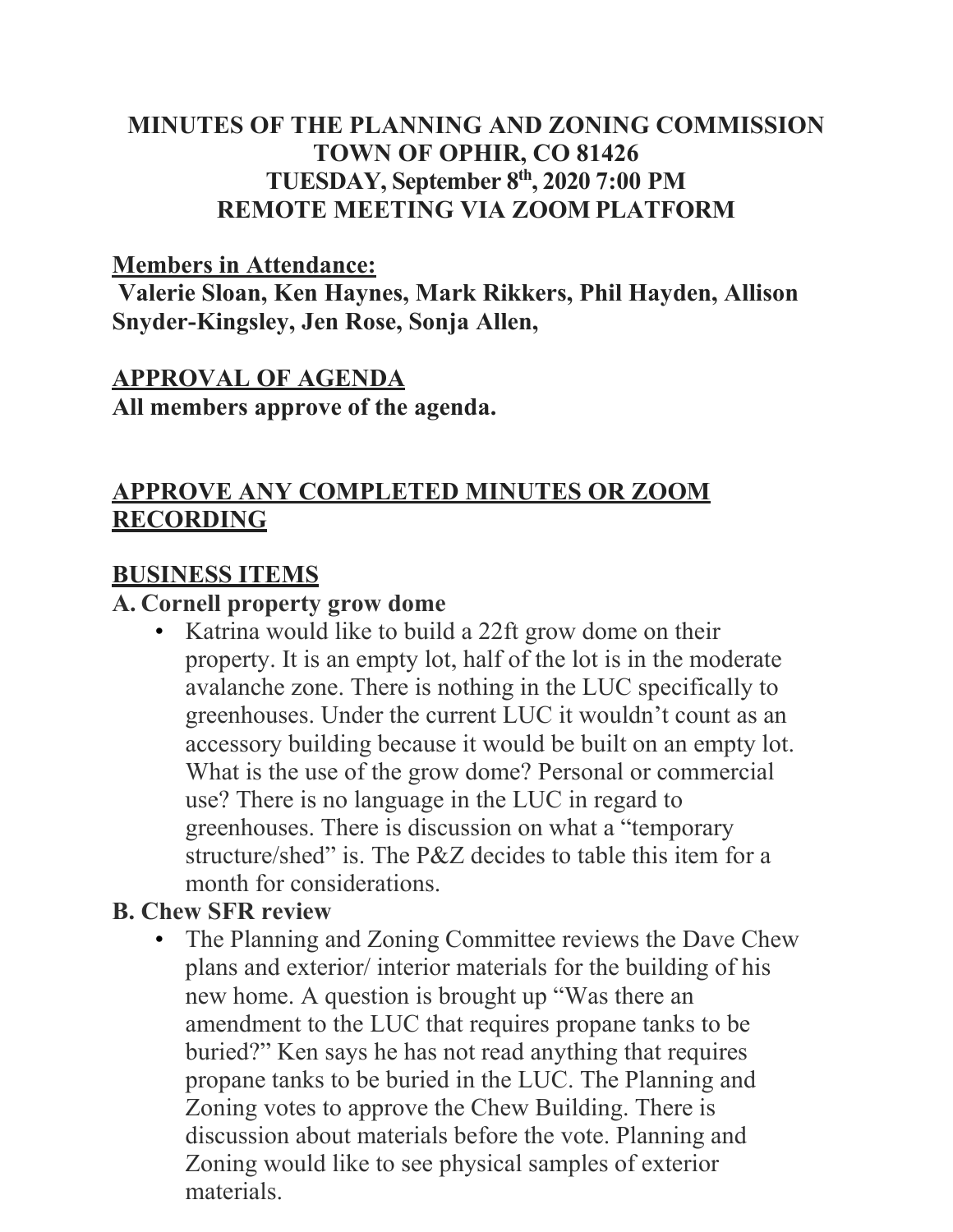- Yay: Allison, Mark, Jen, Sonja, Janice
- Nay:
- Abstain: Phil
- The Planning and Zoning votes to approve the Chew SFR building on the contingency that they will provide physical samples of their exterior samples.

### **C. McNeice Shed Review**

The Planning and Zoning reviews the plans for the McNeice shed**.** It will sit on the leech field of their septic, this must be approved by the County. It will be under 200 sq feet. It is unclear in the LUC if this shed requires a formal approval by P&Z. Sheds need a building permit, but currently do not need P&Z approval. There is discussion on sheds in the Ophir community and if these sheds need to be reviewed by P&Z for exterior materials, if the shed is in the setback, etc. Having P&Z review exterior materials for accessory buildings will be considered in the upcoming LUC amendments. The P&Z decides to allow for the building of their shed but under the contingency for them to finish their south driveway, san Miguel counties leech field approval, and to have exterior materials submitted to P&Z for final approval before finishing the shed.

### **D. P&Z Authority**

• Ken would like assistance from the P&Z in regard to LUC violations. This is not so much assistance with enforcement, but as a support system to the town manager as it relates to LUC violations. An example, when Ken fields a complaint, he will research the violation and find the code in the LUC, then bring the information to P&Z for their review and decision on the complaint. After P&Z review, Ken would then follow up with enforcement. This would help Ken because he would not be solely making a decision if someone is violating the LUC. There is discussion amongst the P&Z members and their thoughts. There is agreement but sounds like a municipal court to some P&Z members. Allison would like to see a clear process of how P&Z review of LUC violations will be handled. Val motions for P&Z to assist town staff with Land Use Code enforcement and administration. Jen Rose brings up that in the past the town manager has never also been the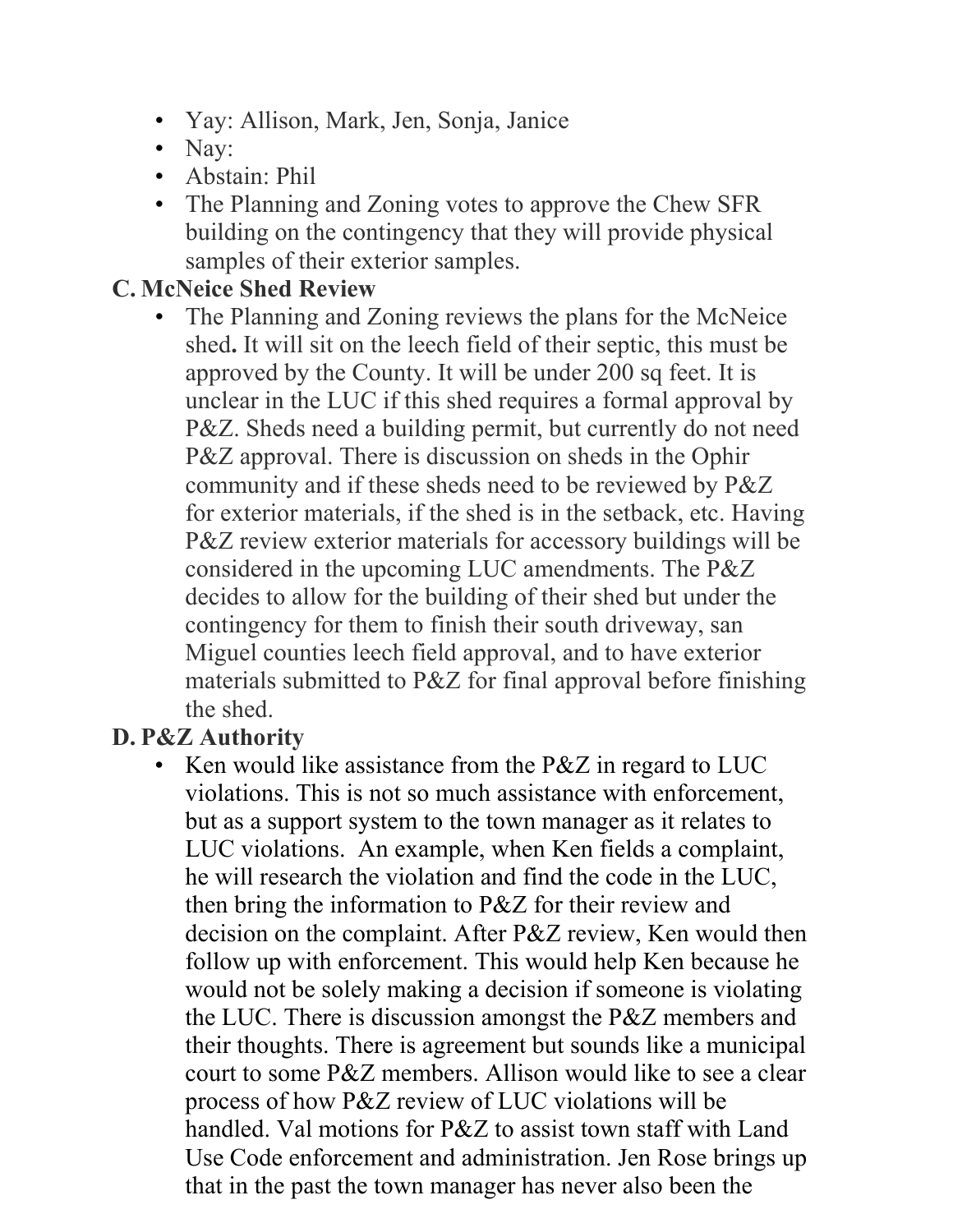building official which has created a larger workload on Ken. Moving forward is this the best model for Ophir government, for the town manager to also be the building official/inspector?

- Yay: Allison, Janice, Jen, Sonja, Mark
- Nay:
- Abstain

# **E. Drone Ordinance**

- Steve, town attorney, would like for P&Z to review the Drone Ordinance as to where they are allowed to fly on town property. The information also be shared on the kiosk, website, via email to residents. There is discussion amongst P&Z on information, amount of use, etc. P&Z decides that drones should not be allowed on Town of Ophir property, Source Water Protection Area, neither for take off or landing.
- Yay: Allison, Phil, Jen, Janice, Sonja, Mark
- Nay:
- Abstain:

**F.** Allison motions to move the Ferguson Letter item to next month, **October** 

• All in favor

# **G.P&Z Seats**

- Valerie motions to table this item until next month.
- All in favor.

# **H.Master Plan edits**

• Allison has done a lot of revisions to the Master Plan. There are a couple of things from the OEC. The P&Z continues to work on the Master Plan.